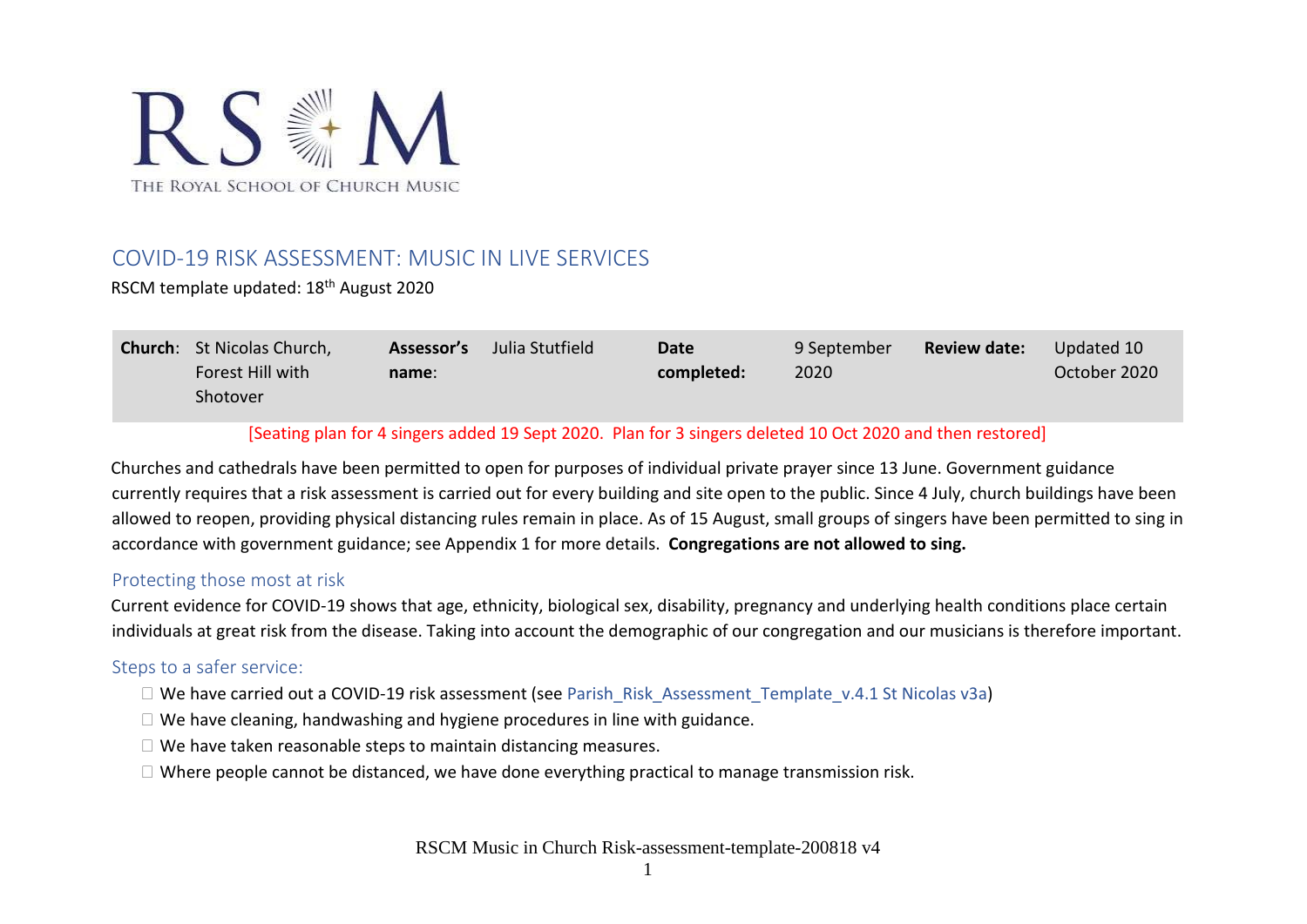## **1. Access to church buildings for purposes of performance in live services**

| What is the outline<br>risk?                                   | <b>Controls required</b>                                                                                                                                                                                                                                                           | Additional, specific control measures to<br>be implemented                                                                                                                                                        | Action by whom?                       | <b>Completed</b><br>date<br>and name |
|----------------------------------------------------------------|------------------------------------------------------------------------------------------------------------------------------------------------------------------------------------------------------------------------------------------------------------------------------------|-------------------------------------------------------------------------------------------------------------------------------------------------------------------------------------------------------------------|---------------------------------------|--------------------------------------|
| Transmission of virus<br>through close personal<br>contact     | Where possible use a different<br>entrance and exit to the<br>congregation or other attendees.                                                                                                                                                                                     | Musicians will arrive early (i.e. before the<br>congregation) to rehearse and will exit<br>the church after the congregation.                                                                                     | Choir Director to<br>inform musicians |                                      |
| Additional risk of<br>infection                                | Cordon off or remove from public<br>access the area occupied by the<br>musicians, as appropriate.                                                                                                                                                                                  | Musicians to have sole use of the<br>Chancel. Churchwardens to be asked not inform musicians and<br>to enter Chancel – musicians will light and churchwardens<br>extinguish candles.                              | Choir Director to                     |                                      |
| Separated space is not<br>observed for musicians               | Survey the area to be occupied by<br>your musicians to plan for physical<br>distancing in seats, aisles, and<br>allowing for the safe flow of visitors.<br>Plan for social distancing of 2m<br>where possible and specify<br>mitigations where this cannot be<br>followed in full. | Placing musicians in the Chancel ensures<br>separation from the Minister and<br>congregation. The attached seating plans<br>ensure physical distancing of musicians<br>with mitigations specified as needed.      | <b>Choir Director</b>                 |                                      |
| Transmission of virus<br>through close personal<br>contact     | Consider bottlenecks such as<br>staircases or narrow corridors. Will<br>you need to implement a one-way<br>system?                                                                                                                                                                 | Musicians to exit the Chancel via the<br>North Aisle if they need to go to the toilet inform musicians<br>and use the fire exit door to leave and<br>enter the building between the rehearsal<br>and the service. | Choir Director to                     |                                      |
| Risk of musicians being<br>unaware of what they<br>need to do. | Remind your performers beforehand Reminder to be sent by email<br>about important safe practices. E.g.<br>no physical contact, practice hand<br>washing.                                                                                                                           | beforehand, together with copies of this<br>risk assessment and the Risk Assessment<br>for Opening Church Buildings to the<br>Public.                                                                             | Choir Director to<br>inform musicians |                                      |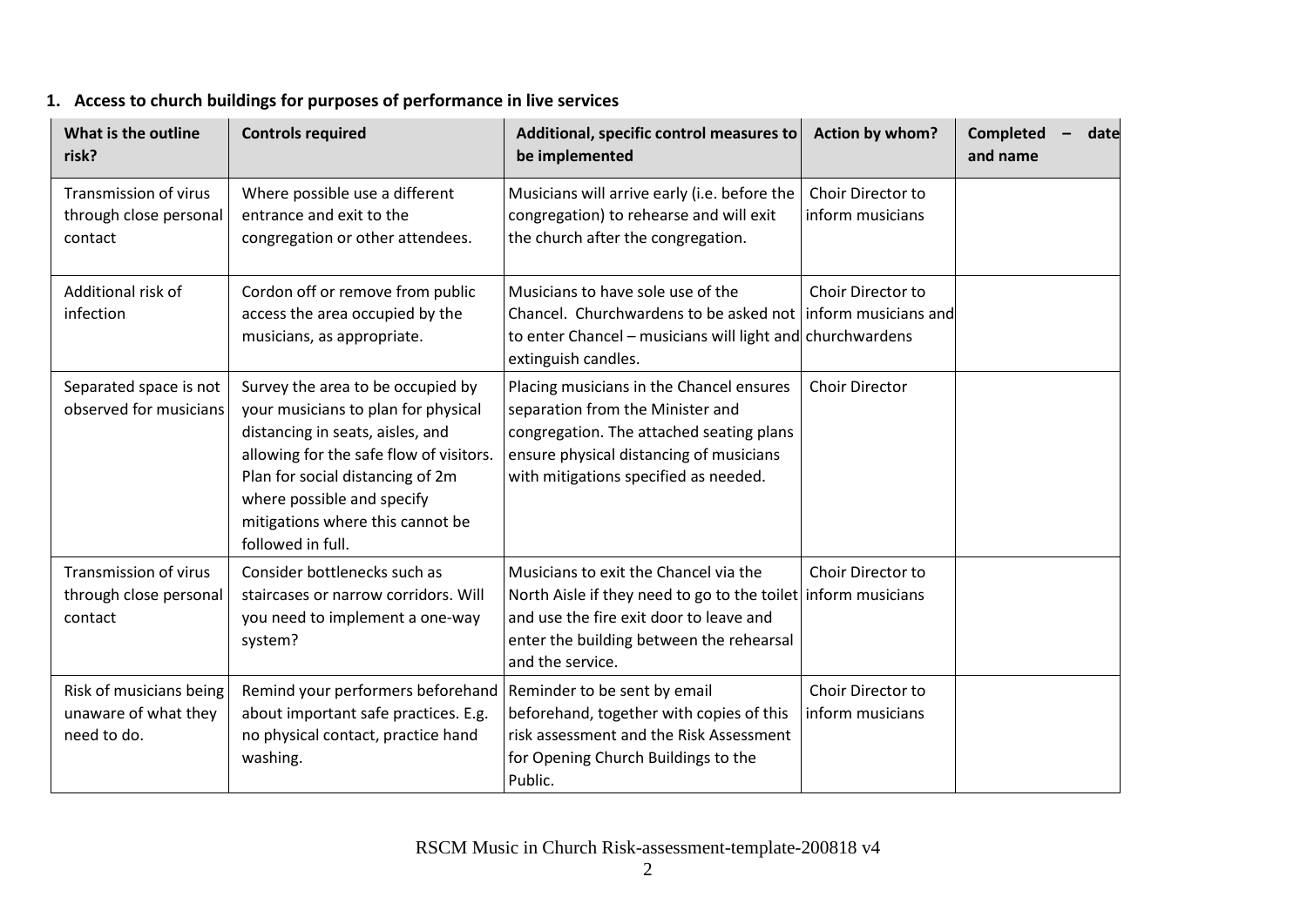# **2. Ensuring participants' safety**

| What is the outline<br>risk?                       | <b>Controls required</b>                                                                                                                                                                                                                                                                                                                      | Additional, specific control measures to<br>be implemented                                   | Action by whom?                       | <b>Completed</b><br>date<br>and name |
|----------------------------------------------------|-----------------------------------------------------------------------------------------------------------------------------------------------------------------------------------------------------------------------------------------------------------------------------------------------------------------------------------------------|----------------------------------------------------------------------------------------------|---------------------------------------|--------------------------------------|
| Attendee within the<br>group is a virus<br>carrier | Ensure current guidance on not<br>attending if unwell is emphasised in<br>pre-event communications.                                                                                                                                                                                                                                           | Reminder to be sent by email.                                                                | Choir Director to<br>inform musicians |                                      |
| Virus spread by<br>hands                           | Determine placement of hand<br>sanitisers available for your musicians<br>to use.                                                                                                                                                                                                                                                             | Hand sanitiser available at entrance<br>door as usual and also in Chancel.                   | Churchwardens                         |                                      |
| Virus transmitted via<br>printed music             | Ensure that everyone has their own<br>copy of the music/worship materials.<br>Ideally, these should be brought from<br>home. If music is handed out on the<br>day, ensure the music is distributed<br>and collected by one person wearing<br>disposable gloves and that the music<br>stays with one individual throughout<br>the performance. | Copies of music and service sheets will<br>have been distributed to musicians<br>beforehand. | Choir Director                        |                                      |
| Virus transmitted via<br>printed music             | Ask attendees to drop loaned music<br>into a box at the end of the event and<br>leave it for 72 hours before sorting and<br>returning.                                                                                                                                                                                                        |                                                                                              | Choir DIrector                        |                                      |
| Virus transmitted<br>through sharing of<br>items   | Ask attendees to bring their own<br>writing implements (for marking music<br>etc.)                                                                                                                                                                                                                                                            |                                                                                              | <b>Choir Director</b>                 |                                      |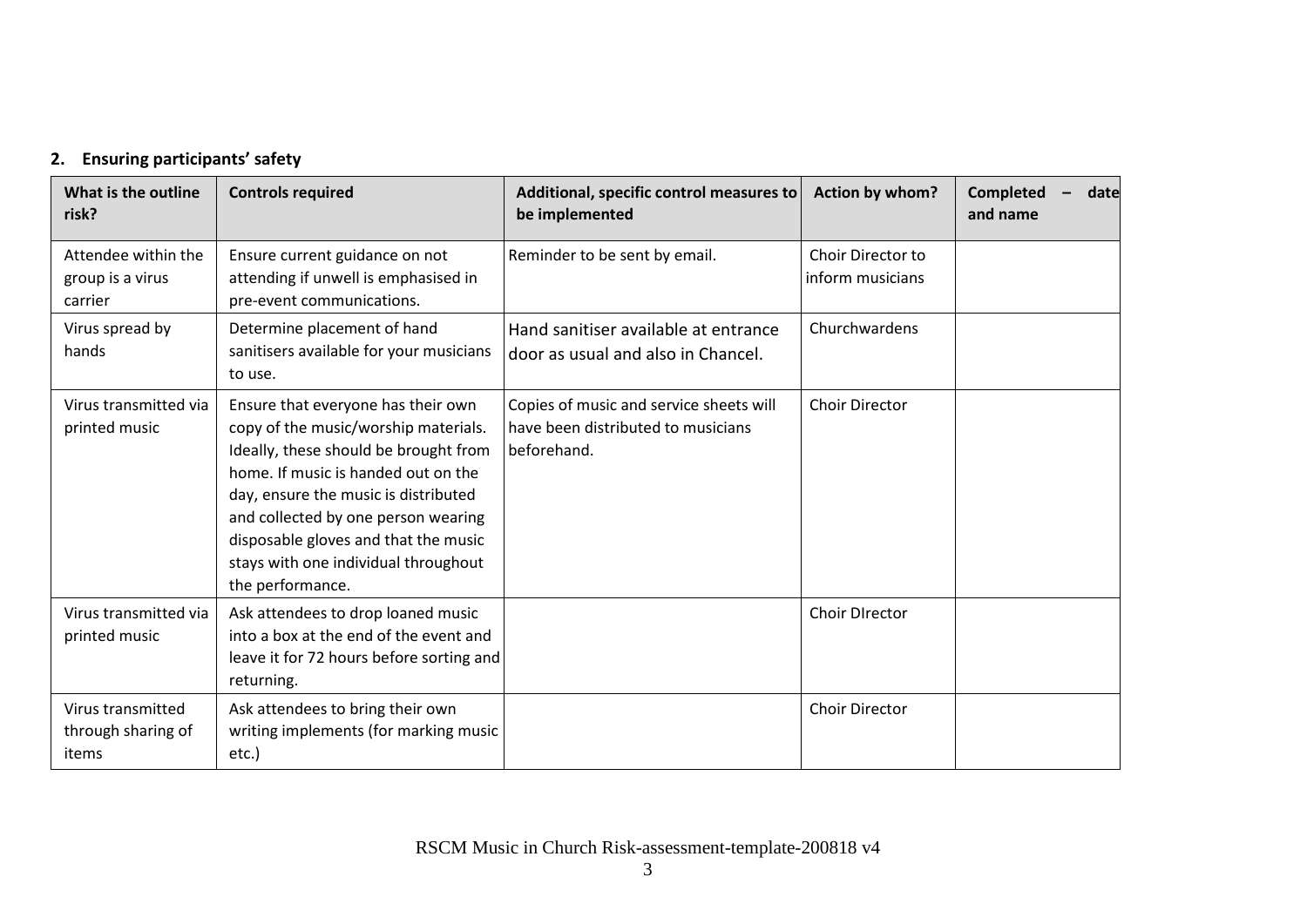| What is the outline<br>risk? | <b>Controls required</b>                                                   | Additional, specific control measures to<br>be implemented | <b>Action by whom?</b> | date<br>Completed<br>and name |
|------------------------------|----------------------------------------------------------------------------|------------------------------------------------------------|------------------------|-------------------------------|
| Virus transmitted via        | Minimise the number of people playing Only the organist (Peter) to use the |                                                            | <b>Choir Director</b>  |                               |
| (keyboard)                   | the piano or organ during the service.                                     | organ.                                                     |                        |                               |
| instruments                  | Ideally, have only one accompanist.                                        |                                                            |                        |                               |

# **3. Unawareness of control measures amongst attendees**

| What is the outline<br>risk?                   | <b>Controls required</b>                                                                                     | Additional, specific control measures<br>to be implemented | Action by whom?               | <b>Completed</b><br>date<br>and name |
|------------------------------------------------|--------------------------------------------------------------------------------------------------------------|------------------------------------------------------------|-------------------------------|--------------------------------------|
| Attendees unaware<br>of risk and<br>procedures | Make an announcement at the start of<br>the event to highlight the key control<br>measures in place.         |                                                            | Minister                      |                                      |
|                                                | Make a risk assessment document<br>available online before the event and<br>alert attendees to its presence. |                                                            | <b>Choir Director</b>         |                                      |
|                                                | Identify someone to whom attendees<br>can speak if they have any concerns or<br>questions.                   |                                                            | Minister or Choir<br>Director |                                      |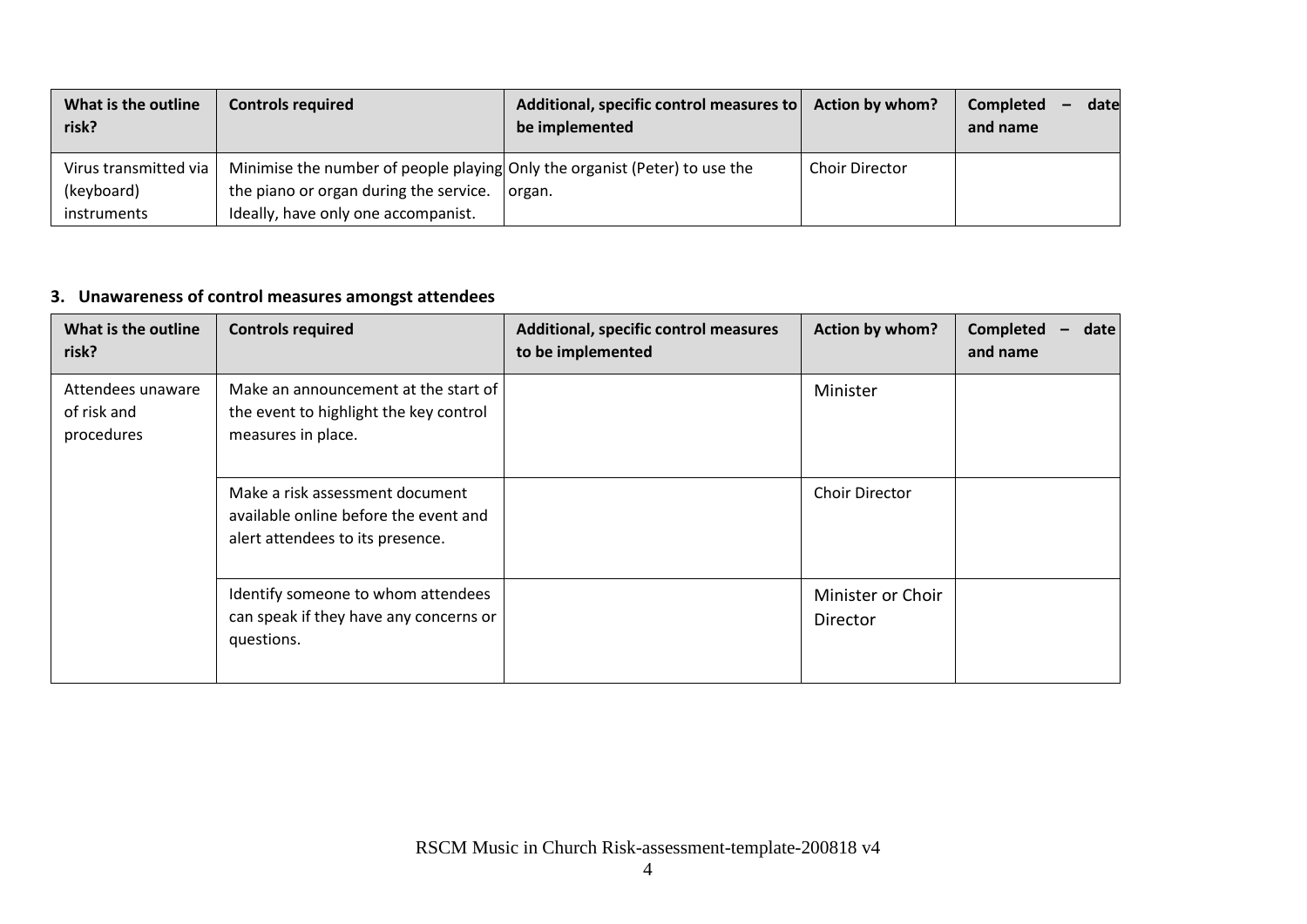Seating Plan in Chancel showing 4 singers in sitting and standing positions



RSCM Music in Church Risk-assessment-template-200818 v4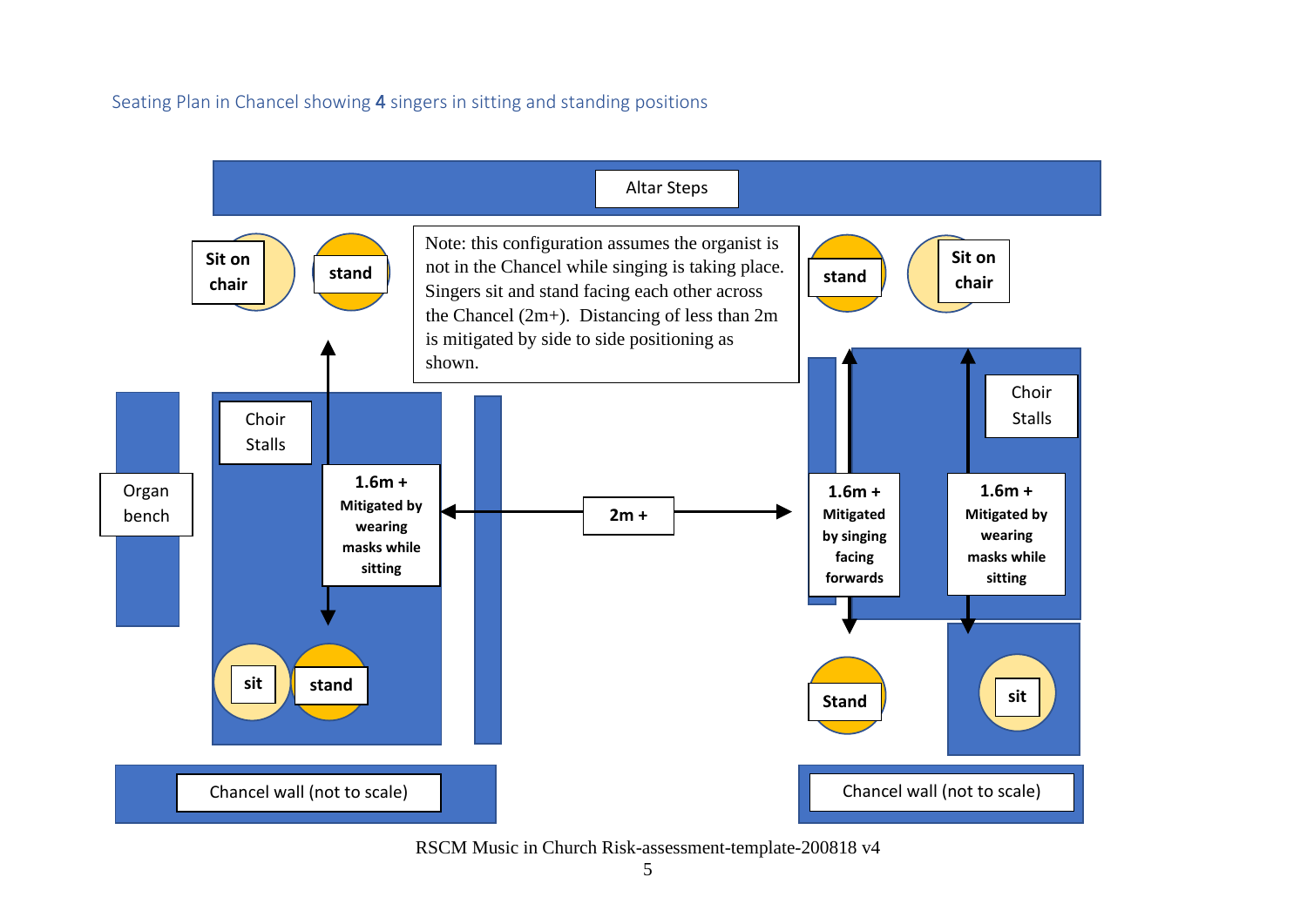### Seating Plan in Chancel showing 3 singers in sitting and standing positions

Altar Steps Organ  $\begin{array}{|c|c|c|c|c|}\n\hline\n\text{.} & \text{.} & \text{.} & \text{.} & \text{.} & \text{.} & \text{.} & \text{.} & \text{.} & \text{.} & \text{.} & \text{.} & \text{.} & \text{.} & \text{.} & \text{.} & \text{.} & \text{.} & \text{.} & \text{.} & \text{.} & \text{.} & \text{.} & \text{.} & \text{.} & \text{.} & \text{.} & \text{.} & \text{.} & \text{.} & \text{.} & \text{.} & \text{.} &$ **Mitigated by wearing masks while sitting 1.6m + Mitigated by singing facing forwards** Choir Stalls Choir Stalls **sit sit sit** Chancel wall (not to scale) Chancel wall (not to scale) **stand Stand stand** Note: this configuration assumes the organist and the singer, back to back, but immediately behind him, are from the same household. Singers sit and stand facing each other across the Chancel (2m+). Distancing of less than 2m is mitigated by side to side positioning as shown.

RSCM Music in Church Risk-assessment-template-200818 v4